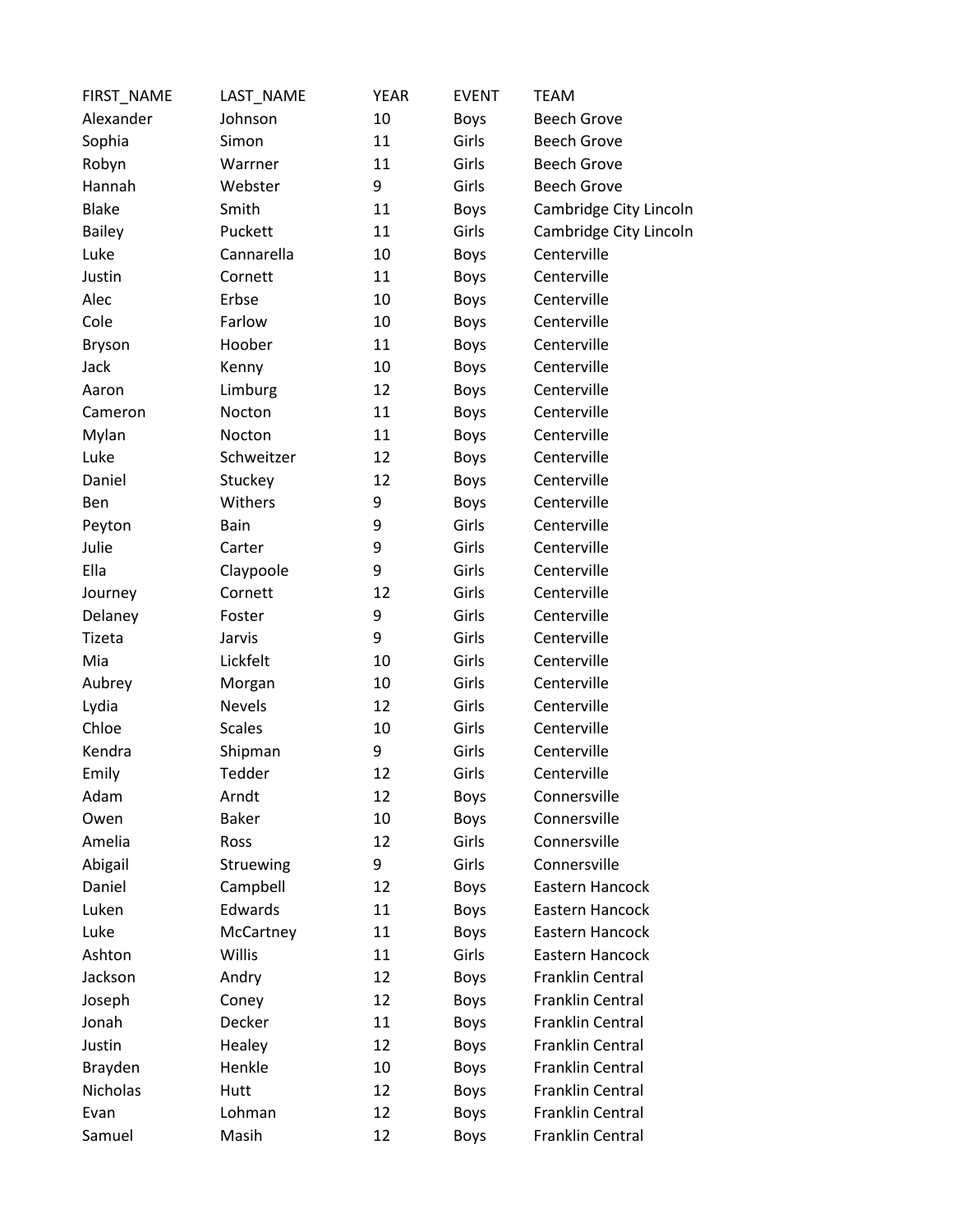| Kaden          | McDermott        | 9  | <b>Boys</b> | Franklin Central        |
|----------------|------------------|----|-------------|-------------------------|
| Dayton         | McIntire         | 12 | <b>Boys</b> | Franklin Central        |
| Spencer        | McKinney         | 12 | <b>Boys</b> | <b>Franklin Central</b> |
| Nolan          | Reuille          | 11 | <b>Boys</b> | <b>Franklin Central</b> |
| Quinton        | Weflen           | 10 | <b>Boys</b> | Franklin Central        |
| Max            | Young            | 12 | <b>Boys</b> | <b>Franklin Central</b> |
| Abigail        | Adams            | 11 | Girls       | <b>Franklin Central</b> |
| Elena          | Baumberger       | 9  | Girls       | <b>Franklin Central</b> |
| Kylie          | Cline            | 9  | Girls       | <b>Franklin Central</b> |
| Ella           | DesJean          | 9  | Girls       | <b>Franklin Central</b> |
| Cara           | Eby              | 12 | Girls       | <b>Franklin Central</b> |
| Cami           | Farmer           | 11 | Girls       | <b>Franklin Central</b> |
| <b>Brianna</b> | Lawson           | 12 | Girls       | <b>Franklin Central</b> |
| Ava            | Scott            | 9  | Girls       | <b>Franklin Central</b> |
| Victoria       | Stacy            | 9  | Girls       | <b>Franklin Central</b> |
| Jennifer       | Stevenson        | 9  | Girls       | <b>Franklin Central</b> |
| Ainsley        | Tierney          | 10 | Girls       | Franklin Central        |
| Julia          | Wilson           | 11 | Girls       | <b>Franklin Central</b> |
| Andrew         | Grant            | 12 | Boys        | Franklin County         |
| Harmon         | Marshall         | 10 | <b>Boys</b> | Franklin County         |
| <b>Ben</b>     | Maze             | 11 | <b>Boys</b> | Franklin County         |
| Lauren         | Kelley           | 12 | Girls       | Franklin County         |
| Josie          | Selm             | 12 | Girls       | <b>Franklin County</b>  |
| Mason          | <b>Brandle</b>   | 9  | Boys        | Greenfield-Central      |
| Adam           | <b>Bright</b>    | 11 | <b>Boys</b> | Greenfield-Central      |
| Liam           | <b>Brinkruff</b> | 9  | <b>Boys</b> | Greenfield-Central      |
| Tanner         | <b>Burelison</b> | 9  | <b>Boys</b> | Greenfield-Central      |
| Colin          | Eddington        | 9  | Boys        | Greenfield-Central      |
| Devin          | Evanoff          | 10 | <b>Boys</b> | Greenfield-Central      |
| Liam           | Flanagan         | 9  | <b>Boys</b> | Greenfield-Central      |
| Morgan         | Flanagan         | 11 | <b>Boys</b> | Greenfield-Central      |
| Jonah          | Fletcher         | 12 | <b>Boys</b> | Greenfield-Central      |
| Gage           | Guenin           | 12 | <b>Boys</b> | Greenfield-Central      |
| Samuel         | Houston          | 9  | <b>Boys</b> | Greenfield-Central      |
| Masanori       | Kojima           | 11 | <b>Boys</b> | Greenfield-Central      |
| Connor         | Learey           | 10 | <b>Boys</b> | Greenfield-Central      |
| Luke           | Muckerheide      | 12 | <b>Boys</b> | Greenfield-Central      |
| Austin         | Nigh             | 12 | <b>Boys</b> | Greenfield-Central      |
| Tyler          | Osborn           | 12 | <b>Boys</b> | Greenfield-Central      |
| Matthew        | Parker           | 9  | <b>Boys</b> | Greenfield-Central      |
| Ernest Jacob"" | Presser          | 11 | <b>Boys</b> | Greenfield-Central      |
| Christopher    | Ross             | 9  | Boys        | Greenfield-Central      |
| Elliot         | Ryba             | 9  | <b>Boys</b> | Greenfield-Central      |
| Thomas         | Ryba             | 9  | <b>Boys</b> | Greenfield-Central      |
| Lucas          | Tutrow           | 11 | <b>Boys</b> | Greenfield-Central      |
| Griffen        | Wheeler          | 10 | <b>Boys</b> | Greenfield-Central      |
| Matthew        | Wickham          | 11 | <b>Boys</b> | Greenfield-Central      |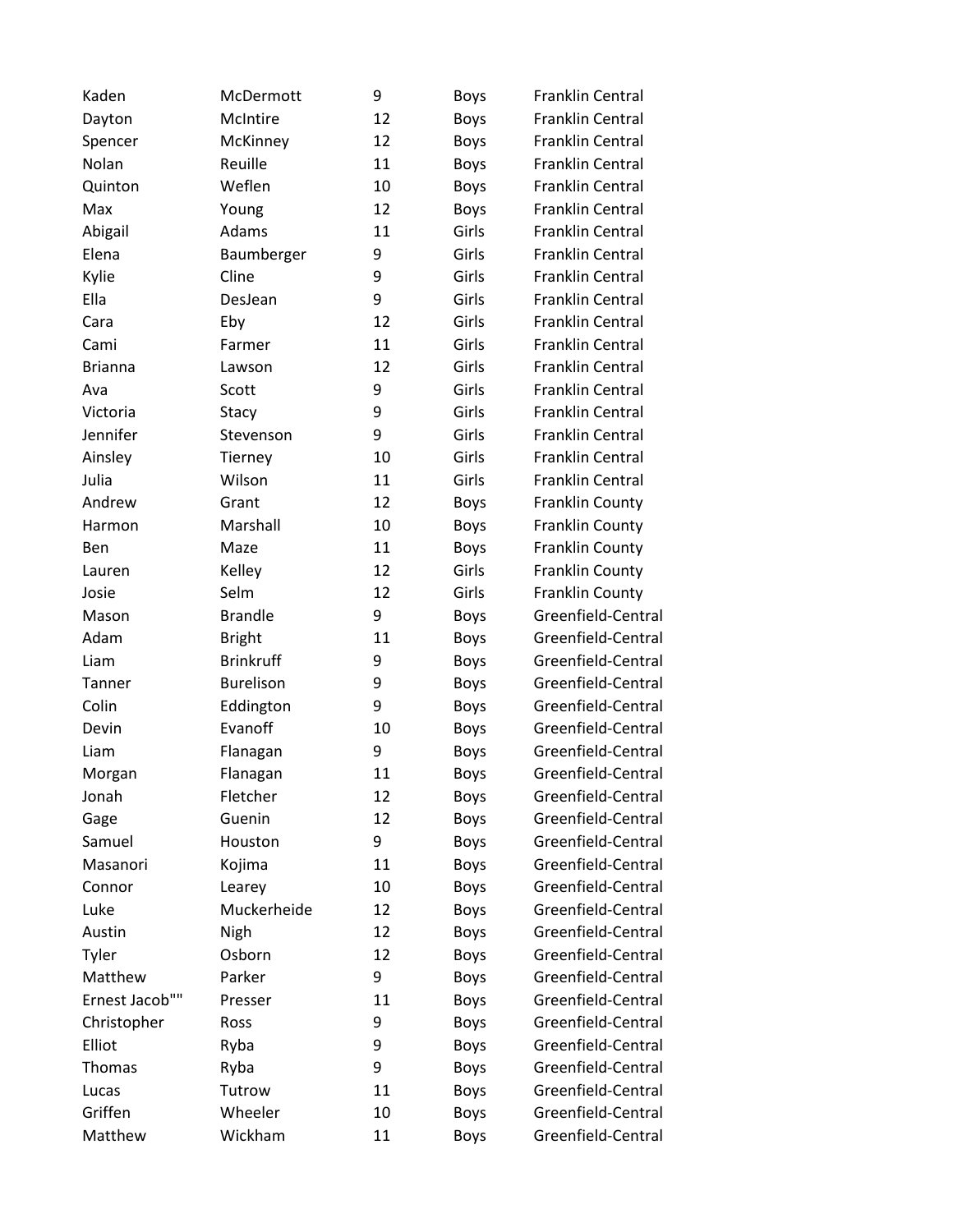| Emma         | <b>Bogle</b>     | 9  | Girls       | Greenfield-Central            |
|--------------|------------------|----|-------------|-------------------------------|
| Audrey       | <b>Brinkruff</b> | 12 | Girls       | Greenfield-Central            |
| Sophia       | Moss             | 10 | Girls       | Greenfield-Central            |
| Joseph       | Auker            | 11 | <b>Boys</b> | Hagerstown                    |
| Nolan        | <b>Brown</b>     | 11 | <b>Boys</b> | Hagerstown                    |
| Wezlee       | <b>Brown</b>     | 9  | <b>Boys</b> | Hagerstown                    |
| Garrett      | <b>Burns</b>     | 12 | <b>Boys</b> | Hagerstown                    |
| <b>Blake</b> | Creech           | 12 | <b>Boys</b> | Hagerstown                    |
| Ryan         | Hill             | 11 | <b>Boys</b> | Hagerstown                    |
| Carter       | Jenkins          | 10 | <b>Boys</b> | Hagerstown                    |
| <b>Bryce</b> | Lamar            | 10 | <b>Boys</b> | Hagerstown                    |
| Quaid        | Mull             | 10 | <b>Boys</b> | Hagerstown                    |
| Quentin      | Osborne          | 11 | <b>Boys</b> | Hagerstown                    |
| Kyley        | Farmer           | 12 | Girls       | Hagerstown                    |
| Erika        | Grams            | 10 | Girls       | Hagerstown                    |
| Mary         | Lach             | 9  | Girls       | Hagerstown                    |
| Ava          | Moore            | 10 | Girls       | Hagerstown                    |
| Ella         | Nicholson        | 12 | Girls       | Hagerstown                    |
| Delaney      | Oliger           | 10 | Girls       | Hagerstown                    |
| Taylor       | Pass             | 11 | Girls       | Hagerstown                    |
| Jenna        | Smith            | 10 | Girls       | Hagerstown                    |
| Madelynn     | Ward             | 11 | Girls       | Hagerstown                    |
| Jewelianna   | Warfel           | 12 | Girls       | Hagerstown                    |
| Amari        | Welcome          | 12 | Girls       | Hagerstown                    |
| Noah         | Gurganious       | 10 | <b>Boys</b> | Indianapolis Lutheran         |
| Sarah        | Bernath          | 11 | Girls       | Indianapolis Lutheran         |
| Lilly        | VanHouten        | 11 | Girls       | Indianapolis Lutheran         |
| Jacob        | Sitzman          | 12 | <b>Boys</b> | Indianapolis Scecina Memorial |
| Molly        | Cupp             | 11 | Girls       | Knightstown                   |
| Joseph       | Blagrave         | 11 | <b>Boys</b> | Mt. Vernon (Fortville)        |
| Colin        | <b>Brown</b>     | 12 | <b>Boys</b> | Mt. Vernon (Fortville)        |
| Jack         | Champion         | 11 | <b>Boys</b> | Mt. Vernon (Fortville)        |
| Carson       | Collinsworth     | 12 | <b>Boys</b> | Mt. Vernon (Fortville)        |
| Jackson      | Dayhoff          | 9  | <b>Boys</b> | Mt. Vernon (Fortville)        |
| Reyce        | Morgan           | 11 | <b>Boys</b> | Mt. Vernon (Fortville)        |
| Evan         | Rappe            | 12 | <b>Boys</b> | Mt. Vernon (Fortville)        |
| Austin       | Rush             | 11 | <b>Boys</b> | Mt. Vernon (Fortville)        |
| Brayden      | Stamm            | 12 | <b>Boys</b> | Mt. Vernon (Fortville)        |
| Colin        | Strachman        | 9  | <b>Boys</b> | Mt. Vernon (Fortville)        |
| Tyler        | Strantz          | 12 | <b>Boys</b> | Mt. Vernon (Fortville)        |
| Sam          | Wilson           | 11 | <b>Boys</b> | Mt. Vernon (Fortville)        |
| Lydia        | Carrell          | 11 | Girls       | Mt. Vernon (Fortville)        |
| Melinda      | Cornelius        | 10 | Girls       | Mt. Vernon (Fortville)        |
| Hannah       | Eads             | 9  | Girls       | Mt. Vernon (Fortville)        |
| Rissa        | Foster           | 11 | Girls       | Mt. Vernon (Fortville)        |
| Alexandria   | Jenson           | 9  | Girls       | Mt. Vernon (Fortville)        |
| Victoria     | Jenson           | 10 | Girls       | Mt. Vernon (Fortville)        |
|              |                  |    |             |                               |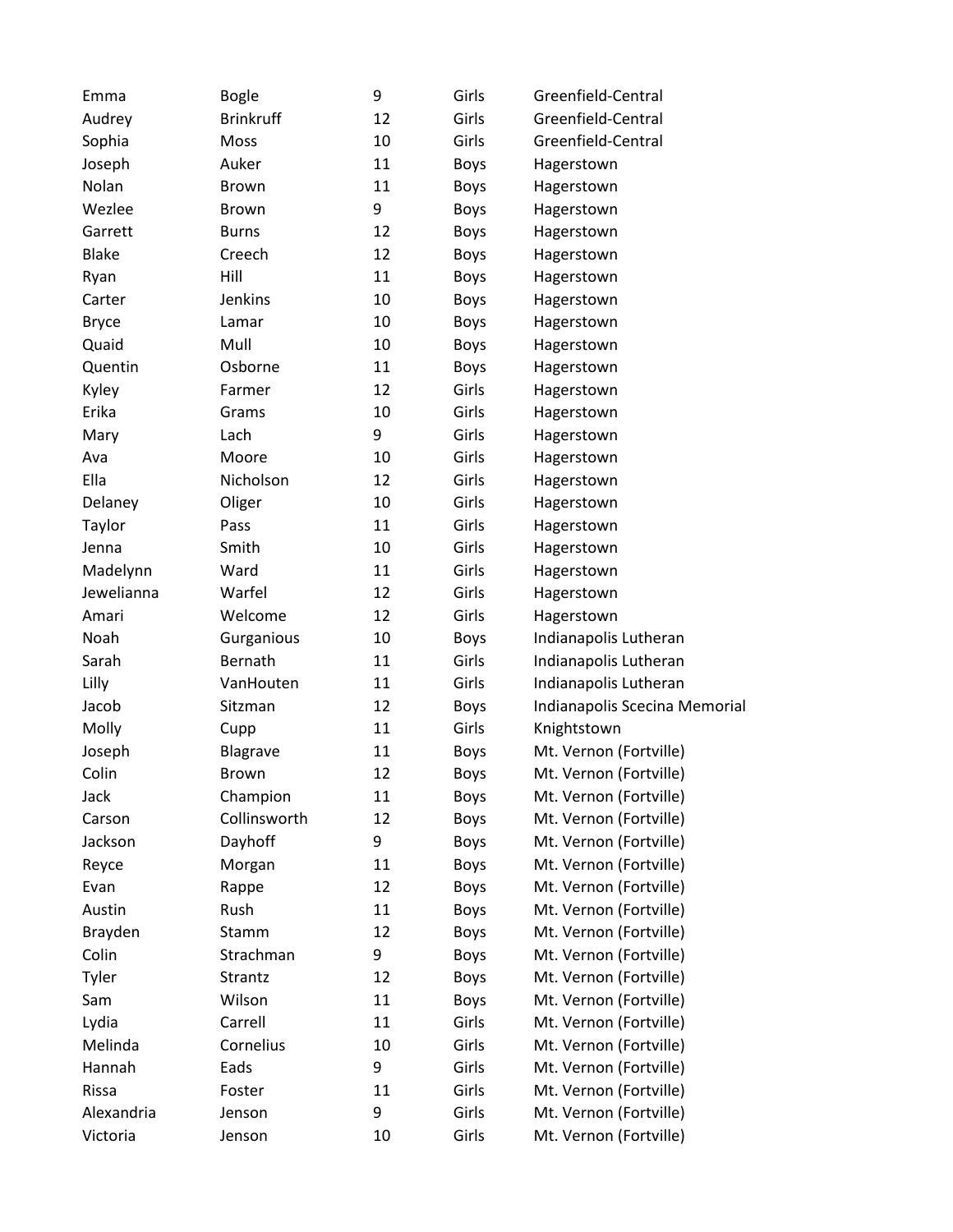| Madelyn       | Ludlow       | 10 | Girls       | Mt. Vernon (Fortville) |
|---------------|--------------|----|-------------|------------------------|
| Vivian        | Ortiz        | 11 | Girls       | Mt. Vernon (Fortville) |
| Alexandra     | Overshiner   | 11 | Girls       | Mt. Vernon (Fortville) |
| Esther        | Small        | 12 | Girls       | Mt. Vernon (Fortville) |
| Morgan        | Tharp        | 11 | Girls       | Mt. Vernon (Fortville) |
| Harry         | Callaway     | 9  | <b>Boys</b> | New Castle             |
| Skyler        | Dickey       | 11 | Boys        | New Castle             |
| Andrew        | Fewell       | 11 | <b>Boys</b> | New Castle             |
| David         | Gwinn        | 12 | <b>Boys</b> | New Castle             |
| Benjamin      | Hall         | 12 | <b>Boys</b> | New Castle             |
| Quentin       | Hedges       | 12 | <b>Boys</b> | New Castle             |
| Ayden         | Humbles      | 12 | <b>Boys</b> | New Castle             |
| Colten        | Lawson       | 9  | <b>Boys</b> | <b>New Castle</b>      |
| Joshua        | McCune       | 11 | <b>Boys</b> | <b>New Castle</b>      |
| Ethan         | Moore        | 12 | <b>Boys</b> | <b>New Castle</b>      |
| Dominic       | Reynolds     | 12 | <b>Boys</b> | <b>New Castle</b>      |
| Lilly         | Farmer       | 9  | Girls       | <b>New Castle</b>      |
| Ella          | Garvin       | 10 | Girls       | <b>New Castle</b>      |
| Lydia         | Harvey       | 10 | Girls       | New Castle             |
| Sydney        | Mathews      | 9  | Girls       | New Castle             |
| Audra         | McClure      | 12 | Girls       | New Castle             |
| Lauren        | Watterson    | 9  | Girls       | <b>New Castle</b>      |
| Hayden        | Isaacs       | 11 | <b>Boys</b> | <b>New Palestine</b>   |
| Connor        | Lapenta      | 10 | <b>Boys</b> | <b>New Palestine</b>   |
| Emily         | Adam         | 11 | Girls       | <b>New Palestine</b>   |
| Megan         | Collins      | 12 | Girls       | <b>New Palestine</b>   |
| Jocelynn      | Flagle       | 9  | Girls       | New Palestine          |
| Sullivan      | Leavell      | 9  | Girls       | <b>New Palestine</b>   |
| Emma          | Mann         | 11 | Girls       | <b>New Palestine</b>   |
| Kendall       | Mann         | 12 | Girls       | <b>New Palestine</b>   |
| Emily         | Santelik     | 11 | Girls       | <b>New Palestine</b>   |
| Estelle       | Schwarb      | 10 | Girls       | <b>New Palestine</b>   |
| <b>Brenna</b> | Shaw         | 12 | Girls       | <b>New Palestine</b>   |
| <b>Bailey</b> | Sleppy       | 11 | Girls       | <b>New Palestine</b>   |
| Amelia        | Stone        | 9  | Girls       | <b>New Palestine</b>   |
| Morgan        | Stone        | 11 | Girls       | <b>New Palestine</b>   |
| Courtney      | Study        | 9  | Girls       | <b>New Palestine</b>   |
| Caitlin       | Urrutia      | 11 | Girls       | New Palestine          |
| Conner        | Austerman    | 10 | <b>Boys</b> | Northeastern           |
| Chase         | Cates        | 10 | <b>Boys</b> | Northeastern           |
| Nolan         | <b>Drake</b> | 9  | <b>Boys</b> | Northeastern           |
| Grant         | Luebbe       | 10 | <b>Boys</b> | Northeastern           |
| Bryston       | McFarland    | 9  | <b>Boys</b> | Northeastern           |
| Mason         | Mull         | 10 | <b>Boys</b> | Northeastern           |
| Jackson       | Ramsey       | 11 | Boys        | Northeastern           |
| Mathew        | Stephen Jr   | 11 | <b>Boys</b> | Northeastern           |
| Gannen        | Stockton     | 12 | <b>Boys</b> | Northeastern           |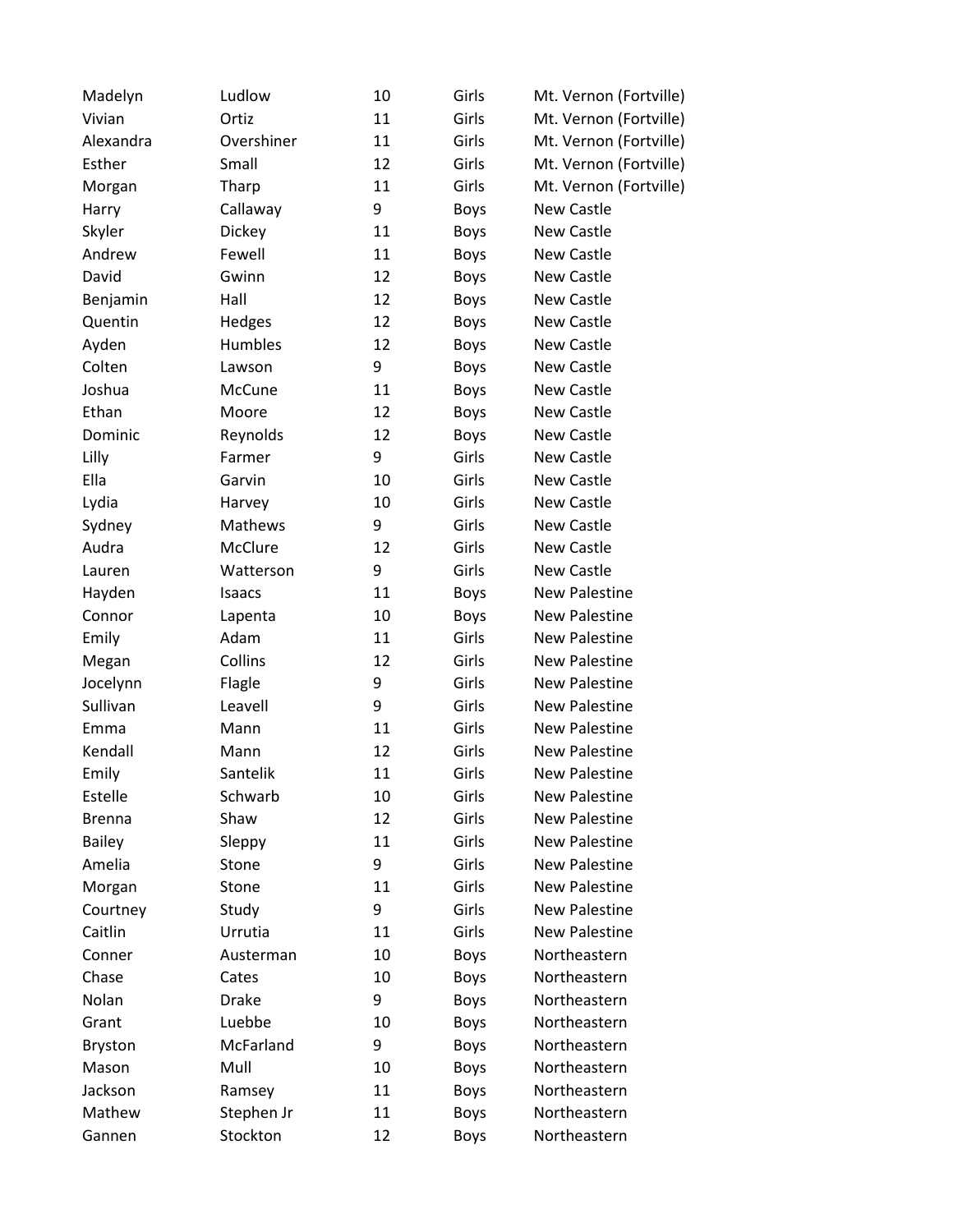| Marissa      | Cates            | 10 | Girls       | Northeastern |
|--------------|------------------|----|-------------|--------------|
| Alex         | Orihuela         | 9  | <b>Boys</b> | Richmond     |
| Savanna      | Blair            | 11 | Girls       | Richmond     |
| Lydia        | Casiano          | 11 | Girls       | Richmond     |
| Kamdyn       | Depew            | 9  | Girls       | Richmond     |
| Hannah       | Jensen-Sizelove  | 10 | Girls       | Richmond     |
| Alexandra    | Parker           | 10 | Girls       | Richmond     |
| Vanya        | Sanchez-Castillo | 12 | Girls       | Richmond     |
| Lily         | Schamel          | 12 | Girls       | Richmond     |
| Allison      | Stout            | 9  | Girls       | Richmond     |
| Gracie       | <b>Thalls</b>    | 10 | Girls       | Richmond     |
| Evan         | <b>Baker</b>     | 10 | <b>Boys</b> | Roncalli     |
| Patrick      | Cadwallader      | 9  | <b>Boys</b> | Roncalli     |
| Matthew      | Croddy           | 12 | <b>Boys</b> | Roncalli     |
| Jean-Luc     | Euzen            | 11 | <b>Boys</b> | Roncalli     |
| Ronan        | Euzon            | 11 | <b>Boys</b> | Roncalli     |
| Nathan       | Hollcraft        | 9  | <b>Boys</b> | Roncalli     |
| <b>Bryce</b> | Lamarca          | 11 | <b>Boys</b> | Roncalli     |
| Dominic      | LaRouche         | 11 | <b>Boys</b> | Roncalli     |
| Eli          | Littell          | 10 | <b>Boys</b> | Roncalli     |
| Ezra         | Littell          | 9  | <b>Boys</b> | Roncalli     |
| David        | Love             | 11 | <b>Boys</b> | Roncalli     |
| Andrew       | Mayer            | 10 | <b>Boys</b> | Roncalli     |
| Jack         | Rittenhouse      | 11 | <b>Boys</b> | Roncalli     |
| Harold       | Schoettle        | 10 | <b>Boys</b> | Roncalli     |
| Dean         | Shock            | 11 | <b>Boys</b> | Roncalli     |
| Seth         | Tyler            | 11 | <b>Boys</b> | Roncalli     |
| David        | Warner           | 10 | <b>Boys</b> | Roncalli     |
| Hayden       | Willis           | 12 | <b>Boys</b> | Roncalli     |
| Moire        | <b>Boyle</b>     | 9  | Girls       | Roncalli     |
| Adelle       | <b>Burkhardt</b> | 11 | Girls       | Roncalli     |
| Ella         | Divish           | 12 | Girls       | Roncalli     |
| Ashley       | <b>Flick</b>     | 11 | Girls       | Roncalli     |
| Ashleigh     | Geier            | 11 | Girls       | Roncalli     |
| Megan        | Gonzalez         | 10 | Girls       | Roncalli     |
| Mya          | Gonzalez         | 12 | Girls       | Roncalli     |
| Angel        | Hudspeth         | 10 | Girls       | Roncalli     |
| Livia        | lanni            | 11 | Girls       | Roncalli     |
| Peyton       | Jones            | 12 | Girls       | Roncalli     |
| Olivia       | Kill             | 12 | Girls       | Roncalli     |
| Christina    | Kurz             | 12 | Girls       | Roncalli     |
| Valeria      | Lara             | 9  | Girls       | Roncalli     |
| Alison       | Lewis            | 9  | Girls       | Roncalli     |
| Sara         | McGraw           | 10 | Girls       | Roncalli     |
| Ann          | Nelson           | 11 | Girls       | Roncalli     |
| Michaela     | Payne            | 10 | Girls       | Roncalli     |
| Kylie        | Perkins          | 11 | Girls       | Roncalli     |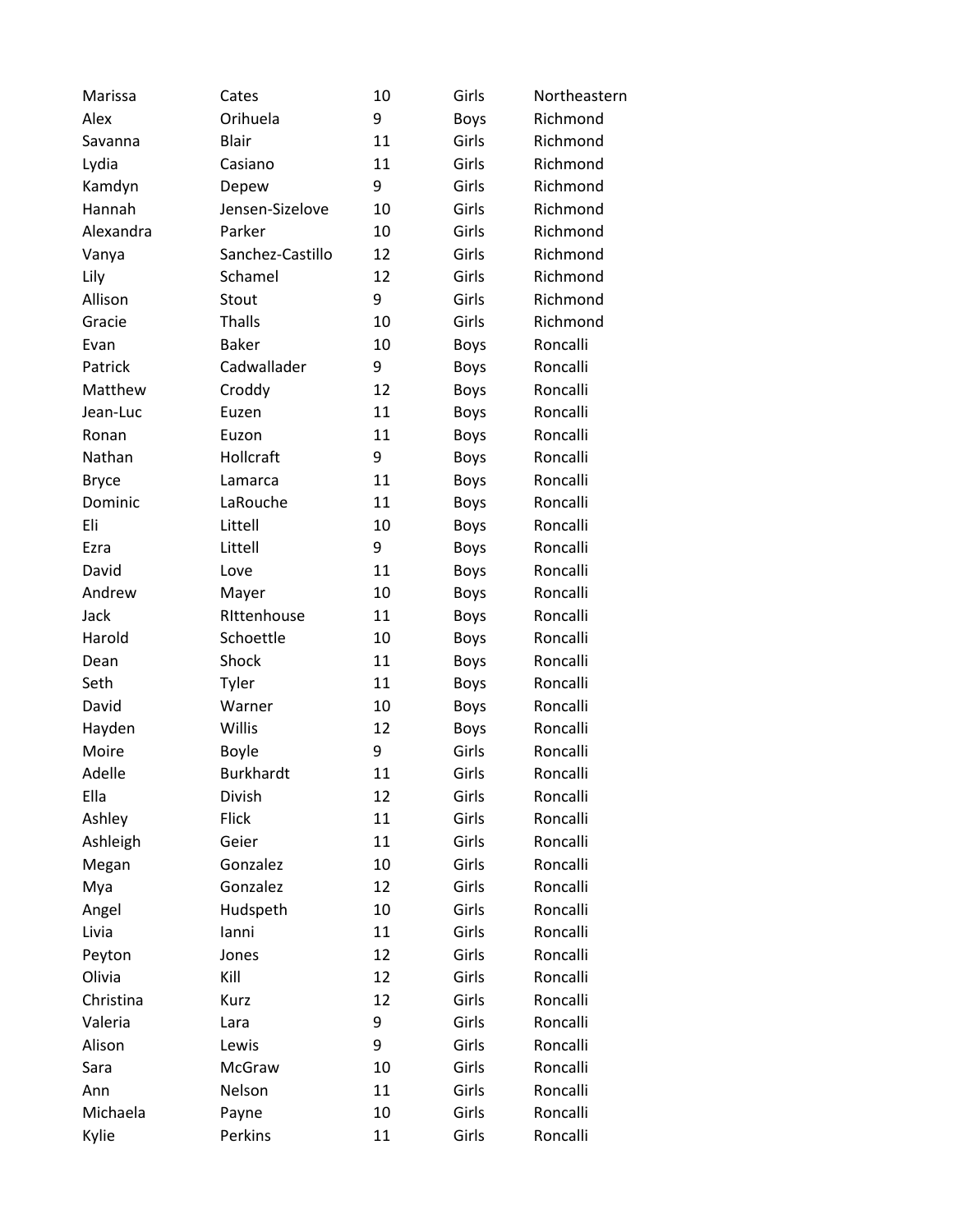| Megan          | Perkins        | 9  | Girls       | Roncalli                      |
|----------------|----------------|----|-------------|-------------------------------|
| Isabel         | Pierce         | 10 | Girls       | Roncalli                      |
| Lucy           | Roesener       | 11 | Girls       | Roncalli                      |
| Amelia         | Shirley        | 9  | Girls       | Roncalli                      |
| Mandy          | Sorenson       | 11 | Girls       | Roncalli                      |
| Mia            | Steuer         | 9  | Girls       | Roncalli                      |
| Ella           | Teipen         | 12 | Girls       | Roncalli                      |
| Lauren         | Turk           | 11 | Girls       | Roncalli                      |
| Grace          | Vavra          | 12 | Girls       | Roncalli                      |
| Amelia         | Warner         | 10 | Girls       | Roncalli                      |
| Lili           | Wilser         | 11 | Girls       | Roncalli                      |
| Carlie         | Young          | 11 | Girls       | Roncalli                      |
| Keith          | Bacon          | 12 | <b>Boys</b> | <b>Rushville Consolidated</b> |
| Heath          | <b>Barada</b>  | 12 | <b>Boys</b> | <b>Rushville Consolidated</b> |
| Adam           | <b>Bousman</b> | 12 | <b>Boys</b> | <b>Rushville Consolidated</b> |
| Trenton        | Dyer           | 10 | <b>Boys</b> | <b>Rushville Consolidated</b> |
| Caleb          | Krodel         | 12 | <b>Boys</b> | <b>Rushville Consolidated</b> |
| Ryan           | Schindler      | 10 | <b>Boys</b> | <b>Rushville Consolidated</b> |
| Kyle           | Stanley        | 11 | <b>Boys</b> | <b>Rushville Consolidated</b> |
| Charlie        | Sterrett       | 9  | <b>Boys</b> | <b>Rushville Consolidated</b> |
| Sam            | Sterrett       | 12 | <b>Boys</b> | <b>Rushville Consolidated</b> |
| Lanea          | Adams          | 9  | Girls       | <b>Rushville Consolidated</b> |
| Madison        | <b>Hankins</b> | 9  | Girls       | <b>Rushville Consolidated</b> |
| Abby           | Herbert        | 12 | Girls       | <b>Rushville Consolidated</b> |
| Sofia          | Kemple         | 10 | Girls       | <b>Rushville Consolidated</b> |
| Jaeda          | Miller         | 12 | Girls       | <b>Rushville Consolidated</b> |
| Mia            | Norvell        | 9  | Girls       | <b>Rushville Consolidated</b> |
| Yanitza        | Norvell        | 10 | Girls       | <b>Rushville Consolidated</b> |
| Cyndi          | Tush           | 10 | Girls       | <b>Rushville Consolidated</b> |
| Olivia         | Wehr           | 10 | Girls       | <b>Rushville Consolidated</b> |
| Ashley         | Whitham        | 10 | Girls       | <b>Rushville Consolidated</b> |
| Jack           | Martin         | 10 | <b>Boys</b> | Seton Catholic                |
| Dalton         | Grap           | 12 | Boys        | Tri                           |
| Jack           | <b>Baker</b>   | 12 | <b>Boys</b> | <b>Triton Central</b>         |
| Owen           | Sprinkle       | 11 | <b>Boys</b> | <b>Triton Central</b>         |
| Hallie         | Schweitzer     | 10 | Girls       | <b>Triton Central</b>         |
| Luke           | Paddock        | 12 | Boys        | <b>Union County</b>           |
| Haley          | Alcorn         | 9  | Girls       | <b>Union County</b>           |
| Kalin          | Baumbauer      | 12 | Girls       | <b>Union County</b>           |
| Priscilla      | Kelley         | 11 | Girls       | <b>Union County</b>           |
| Landon         | Bronnenberg    | 12 | Boys        | <b>Warren Central</b>         |
| Ethan          | Carter         | 11 | Boys        | <b>Warren Central</b>         |
| Grant          | Coburn         | 9  | Boys        | <b>Warren Central</b>         |
| <b>Branson</b> | Dao            | 12 | <b>Boys</b> | <b>Warren Central</b>         |
| Jacob          | Hartman        | 12 | Boys        | <b>Warren Central</b>         |
| Pryor          | Hyatt          | 10 | <b>Boys</b> | <b>Warren Central</b>         |
| Nickolas       | Johnson        | 11 | Boys        | Warren Central                |